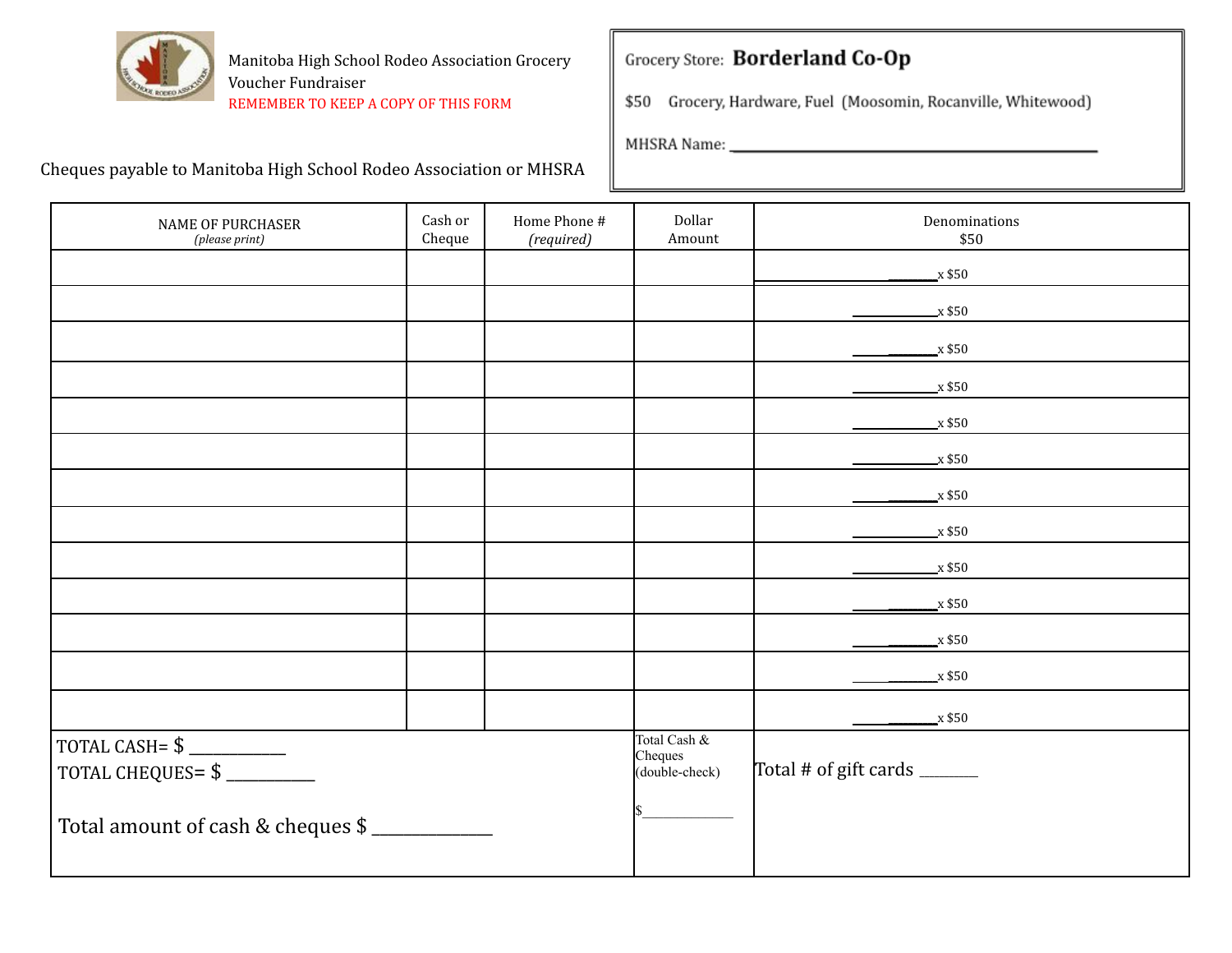

### Grocery Store: Boundary Co-Op

\$25, \$50, \$100, 1 card any amount up to \$500 Grocery, Hardware, Fuel (Boissevain, Deloraine, Hartney, Killarny)

| <b>NAME OF PURCHASER</b><br>(please print)                                                      | Cash or<br>Cheque | Home Phone #<br>(required) | Dollar<br>Amount                          | Denominations<br>$$25 - $50 - $100$                                                                                       |
|-------------------------------------------------------------------------------------------------|-------------------|----------------------------|-------------------------------------------|---------------------------------------------------------------------------------------------------------------------------|
|                                                                                                 |                   |                            |                                           | $\frac{\text{X$325}}{\text{X$325}}$ $\frac{\text{X$50}}{\text{X$50}}$ $\frac{\text{X$100}}{\text{X$}}$                    |
|                                                                                                 |                   |                            |                                           | $\frac{x $25}{}$ $\frac{x $50}{}$ $\frac{x $100}{}$                                                                       |
|                                                                                                 |                   |                            |                                           | $\frac{\text{18.25}}{\text{18.3}} \frac{\text{18.3}}{\text{18.3}} \times $50 \frac{\text{18.3}}{\text{18.3}} \times $100$ |
|                                                                                                 |                   |                            |                                           | $\frac{\text{X$25}}{\text{X$325}}$ $\frac{\text{X$50}}{\text{X$50}}$ $\frac{\text{X$100}}{\text{X$}}$                     |
|                                                                                                 |                   |                            |                                           | $x$ \$25 $\overline{\phantom{0}}$ x \$50 $\overline{\phantom{0}}$ x \$100                                                 |
|                                                                                                 |                   |                            |                                           | $\frac{\text{X$25}}{\text{X$325}}$ $\frac{\text{X$50}}{\text{X$50}}$ $\frac{\text{X$100}}{\text{X$}}$                     |
|                                                                                                 |                   |                            |                                           | $\frac{\text{X$25}}{\text{X$325}}$ $\frac{\text{X$50}}{\text{X$50}}$ $\frac{\text{X$100}}{\text{X$}}$                     |
|                                                                                                 |                   |                            |                                           | $\frac{\text{X$25}}{\text{X$325}}$ $\frac{\text{X$50}}{\text{X$50}}$ $\frac{\text{X$100}}{\text{X$}}$                     |
|                                                                                                 |                   |                            |                                           | $x$ \$25 $x$ \$50 $x$ \$100                                                                                               |
|                                                                                                 |                   |                            |                                           | $\frac{\text{18}}{2} \times \$25$ $\frac{\text{18}}{2} \times \$50$ $\frac{\text{18}}{2} \times \$100$                    |
|                                                                                                 |                   |                            |                                           | $x$ \$25 $x$ \$50 $x$ \$100                                                                                               |
|                                                                                                 |                   |                            |                                           | $\frac{\text{X$35}}{\text{X$30}}$ $\frac{\text{X$50}}{\text{X$50}}$ $\frac{\text{X$100}}{\text{X$}}$                      |
|                                                                                                 |                   |                            |                                           | $x$ \$25 $x$ \$50 $x$ \$100                                                                                               |
| TOTAL CASH= $\frac{1}{2}$<br>TOTAL CHEQUES=\$<br>Total amount of cash & cheques \$ ____________ |                   |                            | Total Cash &<br>Cheques<br>(double-check) | Total # of each<br>denomination<br>$x$ \$25 $\frac{1}{2}$ x \$50 $\frac{1}{2}$ x \$100                                    |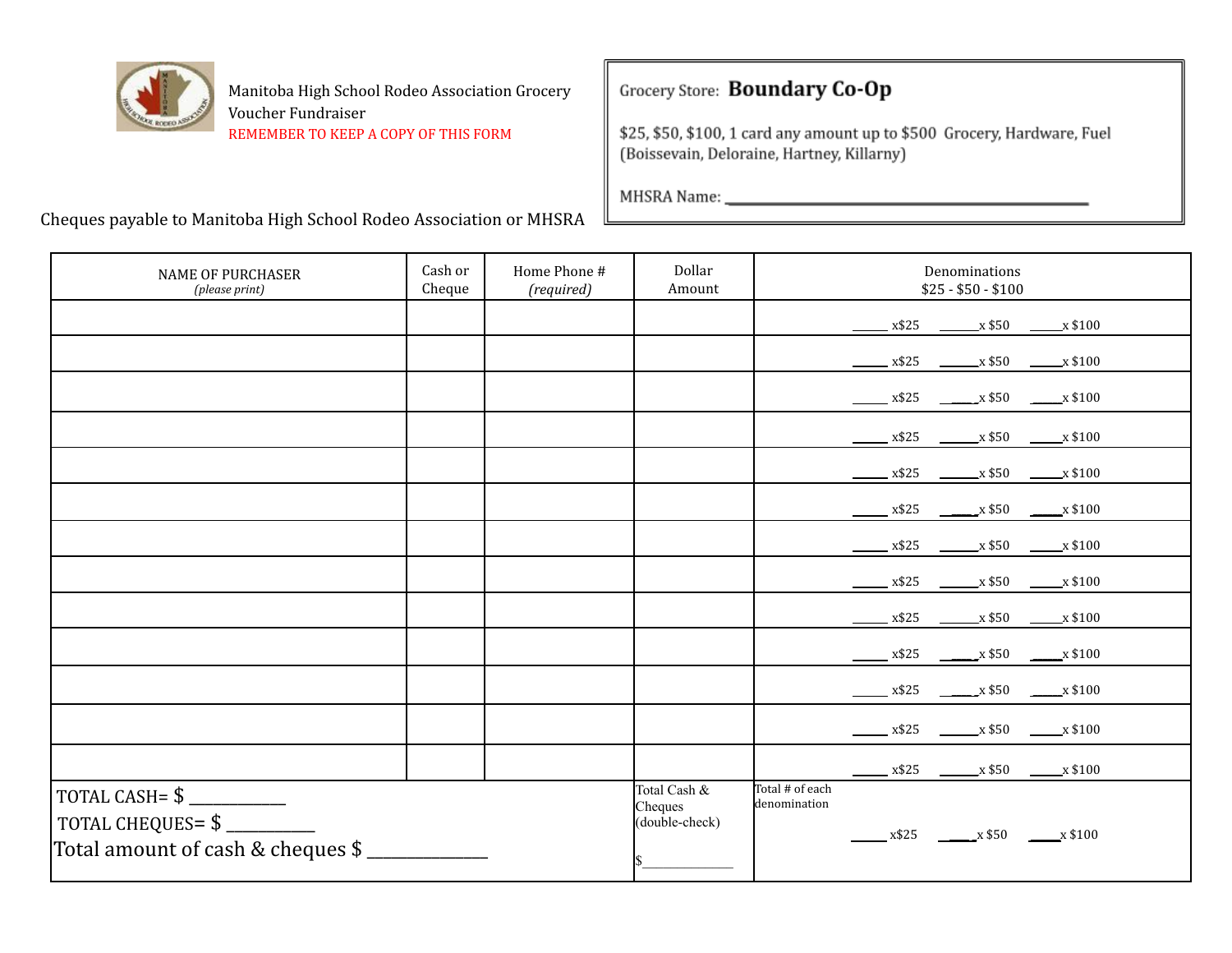

### Grocery Store: Glenboro Co-Op

\$25, \$50, \$100 Grocery (Glenboro)

| <b>NAME OF PURCHASER</b><br>(please print)             | Cash or<br>Cheque | Home Phone #<br>(required) | Dollar<br>Amount                          | Denominations<br>$$25 - $50 - $100$                                                                                                                   |
|--------------------------------------------------------|-------------------|----------------------------|-------------------------------------------|-------------------------------------------------------------------------------------------------------------------------------------------------------|
|                                                        |                   |                            |                                           | $\frac{\text{X$25}}{\text{X$325}}$ $\frac{\text{X$50}}{\text{X$50}}$ $\frac{\text{X$100}}{\text{X$}}$                                                 |
|                                                        |                   |                            |                                           | $x$ \$25 $x$ \$50 $x$ \$100                                                                                                                           |
|                                                        |                   |                            |                                           | $\frac{\text{183 }}{25}$ $\frac{\text{183 }}{25}$ $\frac{\text{183 }}{25}$ $\frac{\text{183 }}{25}$ $\frac{\text{183 }}{25}$ $\frac{\text{183 }}{25}$ |
|                                                        |                   |                            |                                           | $x$ \$25 $x$ \$50 $x$ \$100                                                                                                                           |
|                                                        |                   |                            |                                           | $x$ \$25 $x$ \$50 $x$ \$100                                                                                                                           |
|                                                        |                   |                            |                                           | $x$ \$25 $x$ \$50 $x$ \$100                                                                                                                           |
|                                                        |                   |                            |                                           | $\frac{\text{X$25}}{\text{X$325}}$ $\frac{\text{X$50}}{\text{X$50}}$ $\frac{\text{X$100}}{\text{X$}}$                                                 |
|                                                        |                   |                            |                                           | $\frac{\text{X$25}}{\text{X$325}}$ $\frac{\text{X$50}}{\text{X$50}}$ $\frac{\text{X$100}}{\text{X$}}$                                                 |
|                                                        |                   |                            |                                           | $x$ \$25 $x$ \$50 $x$ \$100                                                                                                                           |
|                                                        |                   |                            |                                           | $\frac{\text{18}}{2} \times \$25$ $\frac{\text{18}}{2} \times \$50$ $\frac{\text{18}}{2} \times \$100$                                                |
|                                                        |                   |                            |                                           | $\frac{\text{18.33}}{100}$ x\$25 $\frac{\text{18.33}}{100}$ x \$100                                                                                   |
|                                                        |                   |                            |                                           | $x$ \$25 $x$ \$50 $x$ \$100                                                                                                                           |
|                                                        |                   |                            |                                           | $x$ \$25 $x$ \$50 $x$ \$100                                                                                                                           |
| TOTAL CHEQUES= \$<br>Total amount of cash & cheques \$ |                   |                            | Total Cash &<br>Cheques<br>(double-check) | Total # of each<br>denomination<br>$x$ \$25 $\frac{1}{2}$ x \$50 $\frac{1}{2}$ x \$100                                                                |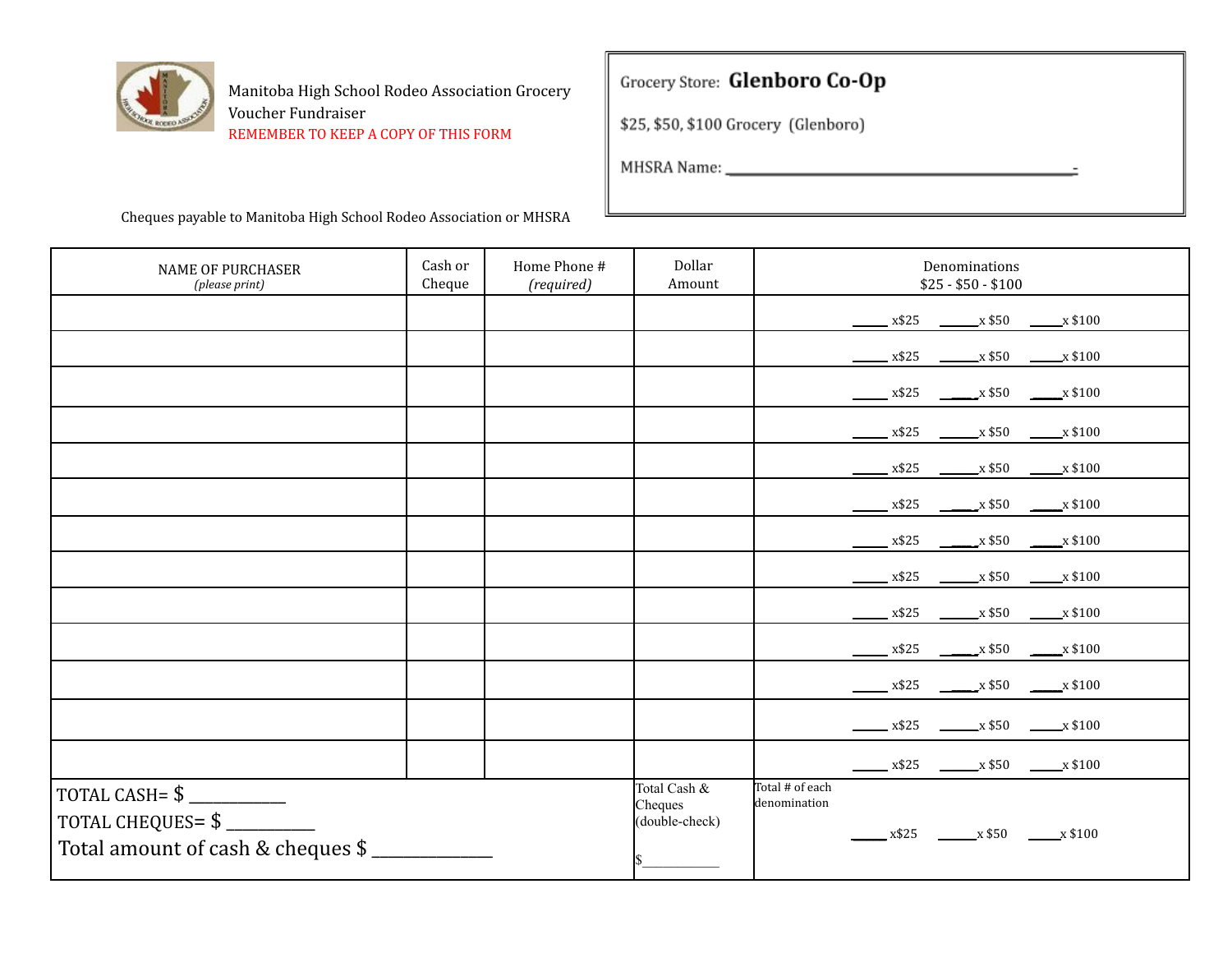

### Grocery Store: Heritage Co-Op

\$25 Grocery (Minnedosa, Brandon, Wawanesa, Sandy Lake, Rivers, Strathclair, Erickson)

MHSRA Name:

| NAME OF PURCHASER<br>(please print)                                                | Cash or<br>Cheque | Home Phone #<br>(required) | Dollar<br>Amount                          | Denominations<br>\$25       |
|------------------------------------------------------------------------------------|-------------------|----------------------------|-------------------------------------------|-----------------------------|
|                                                                                    |                   |                            |                                           | $\mathbf{x}$ \$25           |
|                                                                                    |                   |                            |                                           | $\overline{x}$ \$25         |
|                                                                                    |                   |                            |                                           | $\mathbf{x}$ \$25           |
|                                                                                    |                   |                            |                                           | $\mathbf{x}$ \$25           |
|                                                                                    |                   |                            |                                           | $x$ \$25                    |
|                                                                                    |                   |                            |                                           | $x$ \$25                    |
|                                                                                    |                   |                            |                                           | $x$ \$25                    |
|                                                                                    |                   |                            |                                           | $x$ \$25                    |
|                                                                                    |                   |                            |                                           | $x$ \$25                    |
|                                                                                    |                   |                            |                                           | $x$ \$25                    |
|                                                                                    |                   |                            |                                           | x \$25                      |
|                                                                                    |                   |                            |                                           | $\mathbf{x}$ \$25           |
|                                                                                    |                   |                            |                                           | $x$ \$25                    |
|                                                                                    |                   |                            |                                           | x \$25                      |
| TOTAL CASH= $\frac{1}{2}$<br>TOTAL CHEQUES=\$<br>Total amount of cash & cheques \$ |                   |                            | Total Cash &<br>Cheques<br>(double-check) | Total # of gift cards _____ |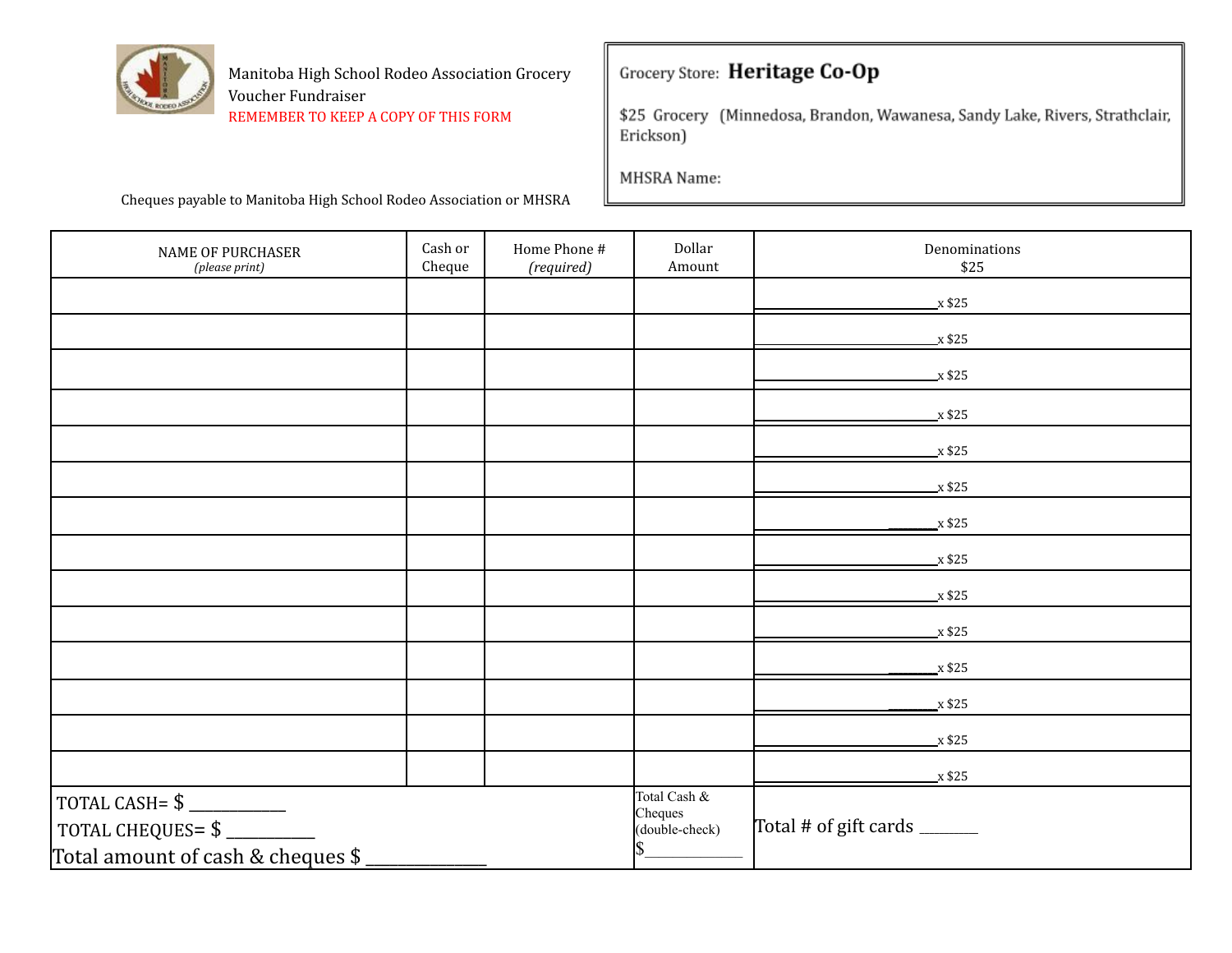

# Grocery Store: Meyer's Meats

Store Credit Grocery (Carberry)

MHSRA Name:

| NAME OF PURCHASER<br>(please print)                                                                                                                                        | Cash or<br>Cheque | Home Phone #<br>(required) | Dollar<br>Amount                          | Denominations<br>Any Amount For<br><b>Store Credit</b> |
|----------------------------------------------------------------------------------------------------------------------------------------------------------------------------|-------------------|----------------------------|-------------------------------------------|--------------------------------------------------------|
|                                                                                                                                                                            |                   |                            |                                           |                                                        |
|                                                                                                                                                                            |                   |                            |                                           |                                                        |
|                                                                                                                                                                            |                   |                            |                                           |                                                        |
|                                                                                                                                                                            |                   |                            |                                           |                                                        |
|                                                                                                                                                                            |                   |                            |                                           |                                                        |
|                                                                                                                                                                            |                   |                            |                                           |                                                        |
|                                                                                                                                                                            |                   |                            |                                           |                                                        |
|                                                                                                                                                                            |                   |                            |                                           |                                                        |
|                                                                                                                                                                            |                   |                            |                                           |                                                        |
|                                                                                                                                                                            |                   |                            |                                           |                                                        |
|                                                                                                                                                                            |                   |                            |                                           |                                                        |
|                                                                                                                                                                            |                   |                            |                                           |                                                        |
|                                                                                                                                                                            |                   |                            |                                           |                                                        |
| $\begin{array}{r} \text{TOTAL CASH= $$\underline{\hspace{1.5cm}}$} \\\text{TOTAL CHEQUES= $$\underline{\hspace{1.5cm}}$} \end{array}$<br>Total amount of cash & cheques \$ |                   |                            | Total Cash &<br>Cheques<br>(double-check) | Total # of gift cards ______                           |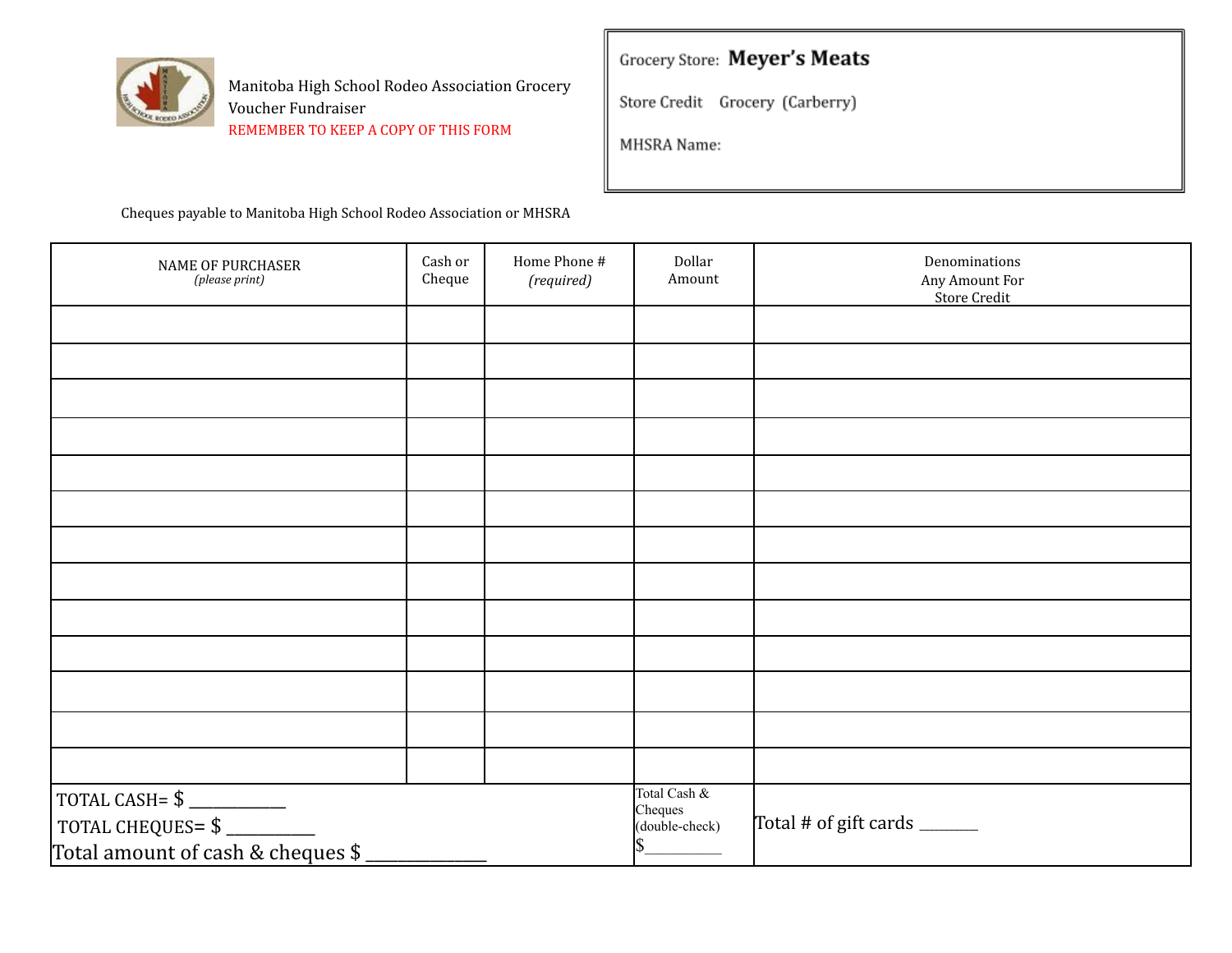

### Grocery Store: Neepawa-Gladstone Co-Op

\$10, \$20, \$25, \$50, \$100 Grocery, Hardware, Fuel -no bulk fuel (Neepawa, Gladstone)

the control of the control of the control of

MHSRA Name:

| <b>NAME OF PURCHASER</b><br>(please print) | Cash or<br>Cheque | Home Phone #<br>(required) | Dollar<br>Amount                          | Denominations<br>$$10 - $20 - $25$<br>$$50 - $100$ |
|--------------------------------------------|-------------------|----------------------------|-------------------------------------------|----------------------------------------------------|
|                                            |                   |                            |                                           | $x$10$ $x$20$ $x$25$ $x$50$ $x$100$                |
|                                            |                   |                            |                                           | $x$10$ $x$20$ $x$25$ $x$50$ $x$100$                |
|                                            |                   |                            |                                           | $x$10$ $x$20$ $x$25$ $x$50$ $x$100$                |
|                                            |                   |                            |                                           | $x$10$ $x$20$ $x$25$ $x$50$ $x$100$                |
|                                            |                   |                            |                                           | $x$10$ x\$20 x\$25 x\$25 x \$50 x \$100            |
|                                            |                   |                            |                                           | $x$10$ $x$20$ $x$25$ $x$50$ $x$100$                |
|                                            |                   |                            |                                           | $x$10$ $x$20$ $x$25$ $x$50$ $x$100$                |
|                                            |                   |                            |                                           | $x$10$ $x$20$ $x$25$ $x$50$ $x$100$                |
|                                            |                   |                            |                                           | $x$10$ $x$20$ $x$25$ $x$50$ $x$100$                |
|                                            |                   |                            |                                           | $x$10$ $x$20$ $x$25$ $x$50$ $x$100$                |
|                                            |                   |                            |                                           | $x$ \$10 $x$ \$20 $x$ \$25 $x$ \$50 $x$ \$100      |
| TOTAL CHEQUES= \$                          |                   |                            | Total Cash &<br>Cheques<br>(double-check) | Total # of each<br>denomination                    |
| Total amount of cash & cheques \$          |                   |                            |                                           | $x$ \$10 $x$ \$20 $x$ \$25 $x$ \$50 $x$ \$100      |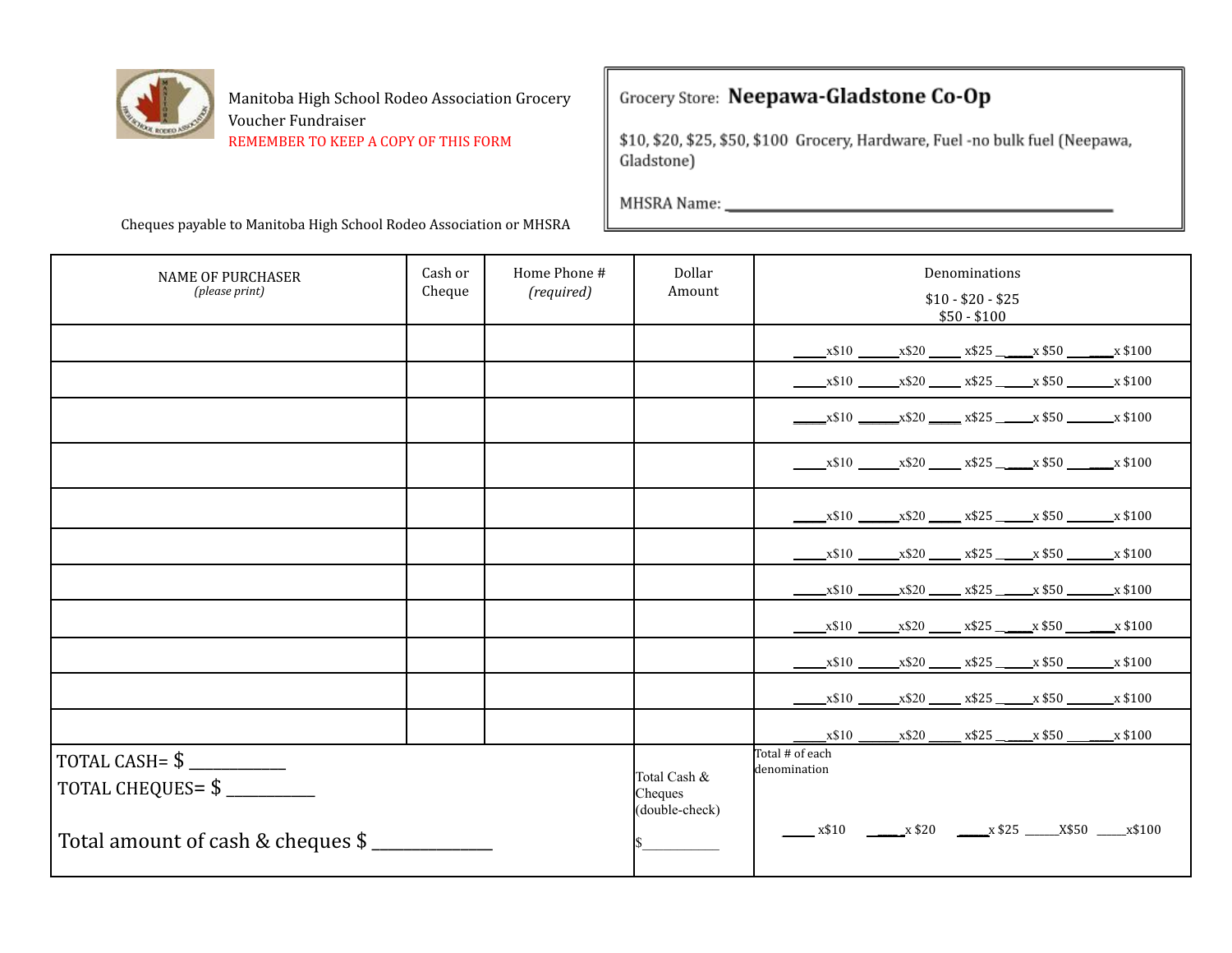

### Grocery Store: Neepawa Fresh Mart

Store Credit Grocery (Neepawa)

MHSRA Name:

| NAME OF PURCHASER<br>(please print)                                                            | Cash or<br>Cheque | Home Phone #<br>(required) | Dollar<br>Amount                          | Denominations<br>Any Amount For<br><b>Store Credit</b> |
|------------------------------------------------------------------------------------------------|-------------------|----------------------------|-------------------------------------------|--------------------------------------------------------|
|                                                                                                |                   |                            |                                           |                                                        |
|                                                                                                |                   |                            |                                           |                                                        |
|                                                                                                |                   |                            |                                           |                                                        |
|                                                                                                |                   |                            |                                           |                                                        |
|                                                                                                |                   |                            |                                           |                                                        |
|                                                                                                |                   |                            |                                           |                                                        |
|                                                                                                |                   |                            |                                           |                                                        |
|                                                                                                |                   |                            |                                           |                                                        |
|                                                                                                |                   |                            |                                           |                                                        |
|                                                                                                |                   |                            |                                           |                                                        |
|                                                                                                |                   |                            |                                           |                                                        |
| TOTAL CASH= $\frac{1}{2}$<br>TOTAL CHEQUES= $\frac{1}{2}$<br>Total amount of cash & cheques \$ |                   |                            | Total Cash &<br>Cheques<br>(double-check) | Total # of gift cards ______                           |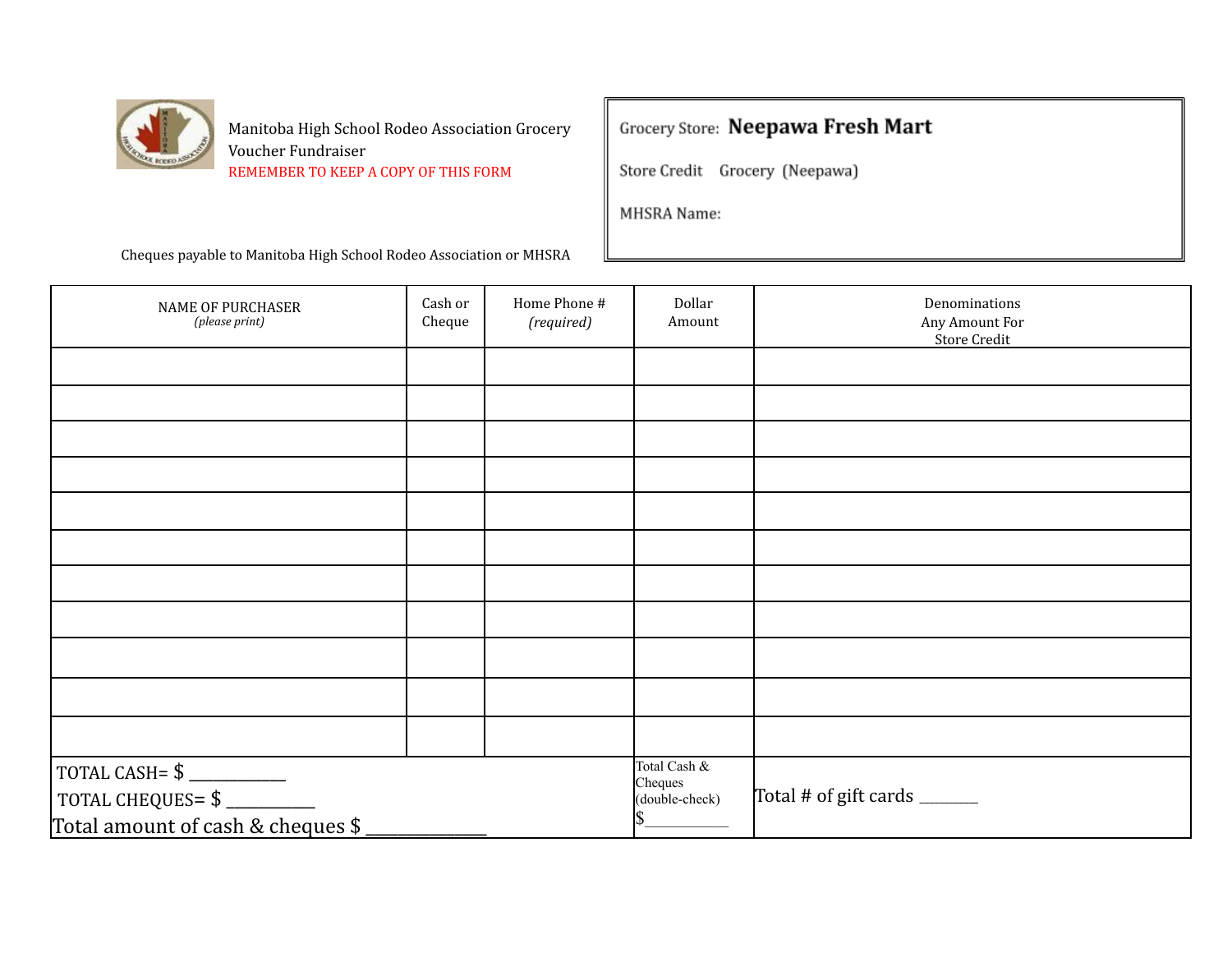

### Grocery Store: Sobeys / Safeway / IGA

\$10, \$25, \$50, \$100, \$250 Grocery

MHSRA Name:

| <b>NAME OF PURCHASER</b><br>(please print) | Cash or<br>Cheque | Home Phone #<br>(required) | Dollar<br>Amount                          | Denominations<br>$$10 - $25 - $50 -$<br>$$100 - $250$ |
|--------------------------------------------|-------------------|----------------------------|-------------------------------------------|-------------------------------------------------------|
|                                            |                   |                            |                                           | $x$10$ $x$25$ $x$50$ $x$100$ $x$250$                  |
|                                            |                   |                            |                                           | $x$10$ $x$25$ $x$50$ $x$100$ $x$250$                  |
|                                            |                   |                            |                                           | $x$10$ $x$25$ $x$50$ $x$100$ $x$250$                  |
|                                            |                   |                            |                                           | $x$10$ $x$25$ $x$50$ $x$100$ $x$250$                  |
|                                            |                   |                            |                                           | $x$10$ $x$25$ $x$50$ $x$100$ $x$250$                  |
|                                            |                   |                            |                                           | $x$10$ $x$25$ $x$50$ $x$100$ $x$250$                  |
|                                            |                   |                            |                                           | $x$10$ $x$25$ $x$50$ $x$100$ $x$250$                  |
|                                            |                   |                            |                                           | $x$10$ $x$25$ $x$50$ $x$100$ $x$250$                  |
|                                            |                   |                            |                                           | $x$10$ $x$25$ $x$50$ $x$100$ $x$250$                  |
|                                            |                   |                            |                                           | $x$10$ $x$25$ $x$50$ $x$100$ $x$250$                  |
|                                            |                   |                            |                                           | $x$10$ $x$25$ $x$50$ $x$100$ $x$250$                  |
| TOTAL CHEQUES= $\frac{1}{2}$               |                   |                            | Total Cash &<br>Cheques<br>(double-check) | Total # of each<br>denomination                       |
| Total amount of cash & cheques \$          |                   |                            |                                           | $x$ \$10 $x$ \$20 $x$ \$25 $x$ \$50 $x$ \$100         |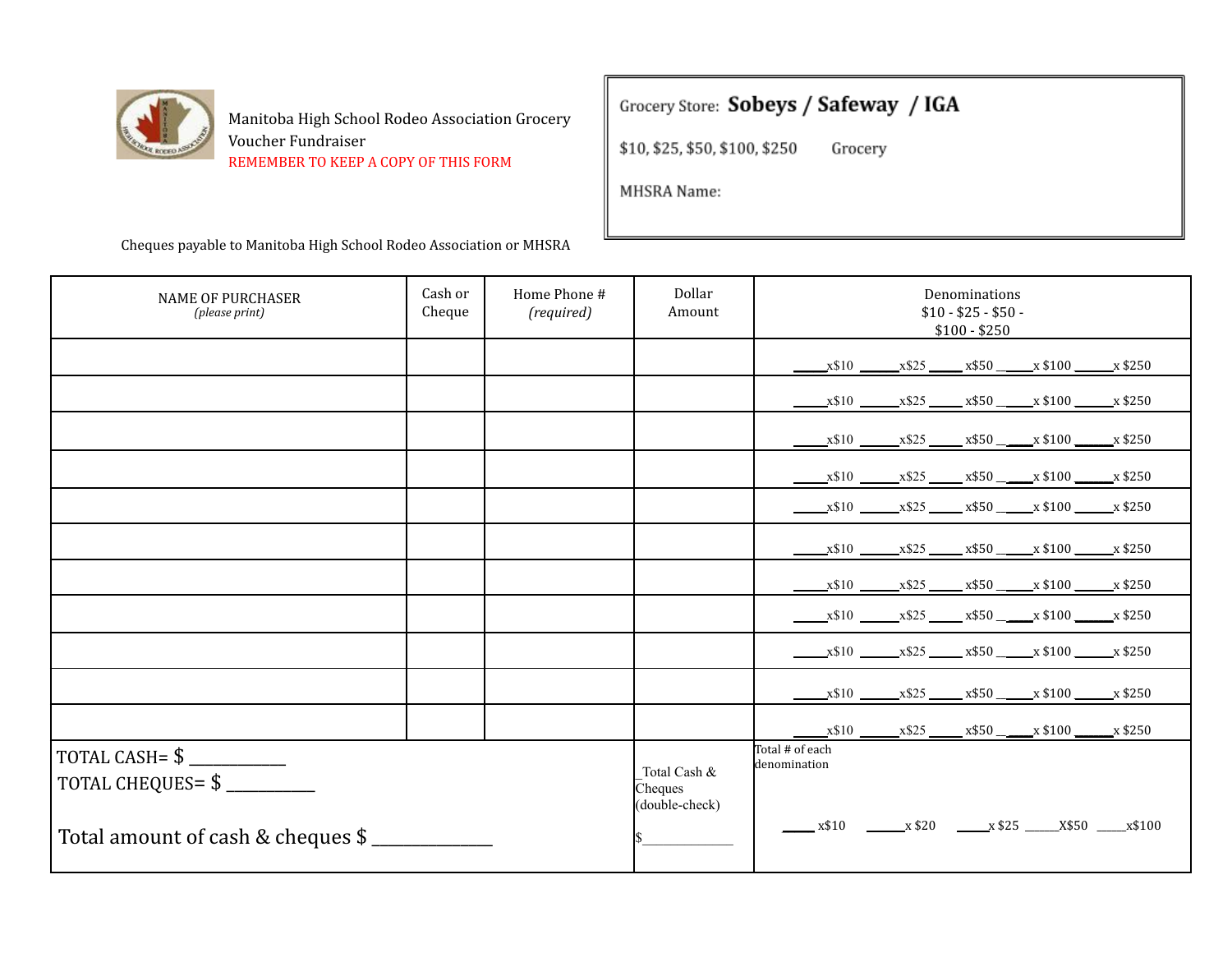

# **Grocery Store: Spud City Foodmart**

Store Credit Grocery (Carberry)

| NAME OF PURCHASER<br>(please print)                                                                                                                                        | Cash or<br>Cheque | Home Phone #<br>(required) | Dollar<br>Amount                          | Denominations<br>Any Amount For<br>Store Credit |
|----------------------------------------------------------------------------------------------------------------------------------------------------------------------------|-------------------|----------------------------|-------------------------------------------|-------------------------------------------------|
|                                                                                                                                                                            |                   |                            |                                           |                                                 |
|                                                                                                                                                                            |                   |                            |                                           |                                                 |
|                                                                                                                                                                            |                   |                            |                                           |                                                 |
|                                                                                                                                                                            |                   |                            |                                           |                                                 |
|                                                                                                                                                                            |                   |                            |                                           |                                                 |
|                                                                                                                                                                            |                   |                            |                                           |                                                 |
|                                                                                                                                                                            |                   |                            |                                           |                                                 |
|                                                                                                                                                                            |                   |                            |                                           |                                                 |
|                                                                                                                                                                            |                   |                            |                                           |                                                 |
|                                                                                                                                                                            |                   |                            |                                           |                                                 |
|                                                                                                                                                                            |                   |                            |                                           |                                                 |
|                                                                                                                                                                            |                   |                            |                                           |                                                 |
| $\begin{array}{r} \text{TOTAL CASH= $$\underline{\hspace{1.5cm}}$} \\\text{TOTAL CHEQUES= $$\underline{\hspace{1.5cm}}$} \end{array}$<br>Total amount of cash & cheques \$ |                   |                            | Total Cash &<br>Cheques<br>(double-check) | Total # of gift cards ______                    |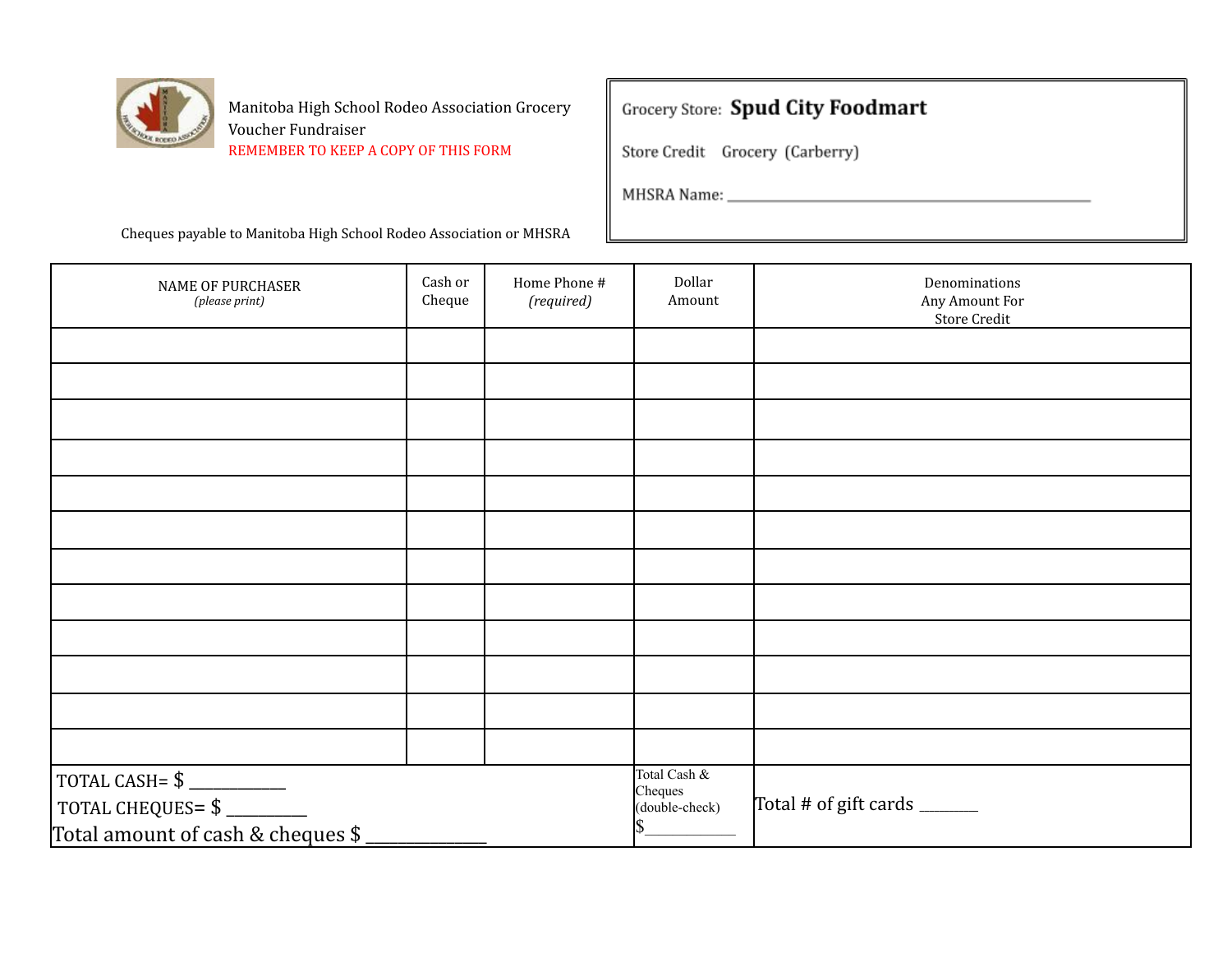

# Grocery Store: Swan Valley Co-Op

\$25, \$50, \$100 Grocery, Fuel (Swan River)

the control of the control of the control of

MHSRA Name: \_

| <b>NAME OF PURCHASER</b><br>(please print)                                                     | Cash or<br>Cheque | Home Phone #<br>(required) | Dollar<br>Amount                                | Denominations<br>$$25 - $50 - $100$                                                                    |
|------------------------------------------------------------------------------------------------|-------------------|----------------------------|-------------------------------------------------|--------------------------------------------------------------------------------------------------------|
|                                                                                                |                   |                            |                                                 | $\frac{x $25}{}$ $\frac{x $50}{}$ $\frac{x $100}{}$                                                    |
|                                                                                                |                   |                            |                                                 | $\frac{\text{18}}{2} \times \$25$ $\frac{\text{18}}{2} \times \$50$ $\frac{\text{18}}{2} \times \$100$ |
|                                                                                                |                   |                            |                                                 | $\frac{1}{2}$ x\$25 $\frac{1}{2}$ x\$50 $\frac{1}{2}$ x \$100                                          |
|                                                                                                |                   |                            |                                                 | $\frac{\text{X$25}}{\text{X$26}}$ $\frac{\text{X$50}}{\text{X$50}}$ $\frac{\text{X$100}}{\text{X$}}$   |
|                                                                                                |                   |                            |                                                 | $\frac{\text{X$25}}{\text{X$25}}$ $\frac{\text{X$50}}{\text{X$50}}$ $\frac{\text{X$100}}{\text{X$}}$   |
|                                                                                                |                   |                            |                                                 | $x$ \$25 $x$ \$50 $x$ \$100                                                                            |
|                                                                                                |                   |                            |                                                 | $\frac{\text{X$325}}{\text{X$325}}$ $\frac{\text{X$50}}{\text{X$3100}}$                                |
|                                                                                                |                   |                            |                                                 | $\frac{\text{18}}{2} \times \$25$ $\frac{\text{18}}{2} \times \$50$ $\frac{\text{18}}{2} \times \$100$ |
|                                                                                                |                   |                            |                                                 |                                                                                                        |
|                                                                                                |                   |                            |                                                 | $x$ \$25 $x$ \$50 $x$ \$100                                                                            |
|                                                                                                |                   |                            |                                                 | $\frac{\text{18}}{2} \times \$25$ $\frac{\text{18}}{2} \times \$50$ $\frac{\text{18}}{2} \times \$100$ |
|                                                                                                |                   |                            |                                                 | $x$ \$25 $x$ \$50 $x$ \$100                                                                            |
| TOTAL CASH= $\frac{1}{2}$<br>TOTAL CHEQUES= \$<br>Total amount of cash & cheques $\frac{1}{2}$ |                   |                            | Total Cash &<br>Cheques<br>(double-check)<br>\$ | Total # of each<br>denomination<br>$x$ \$25 $x$ \$50 $x$ \$100                                         |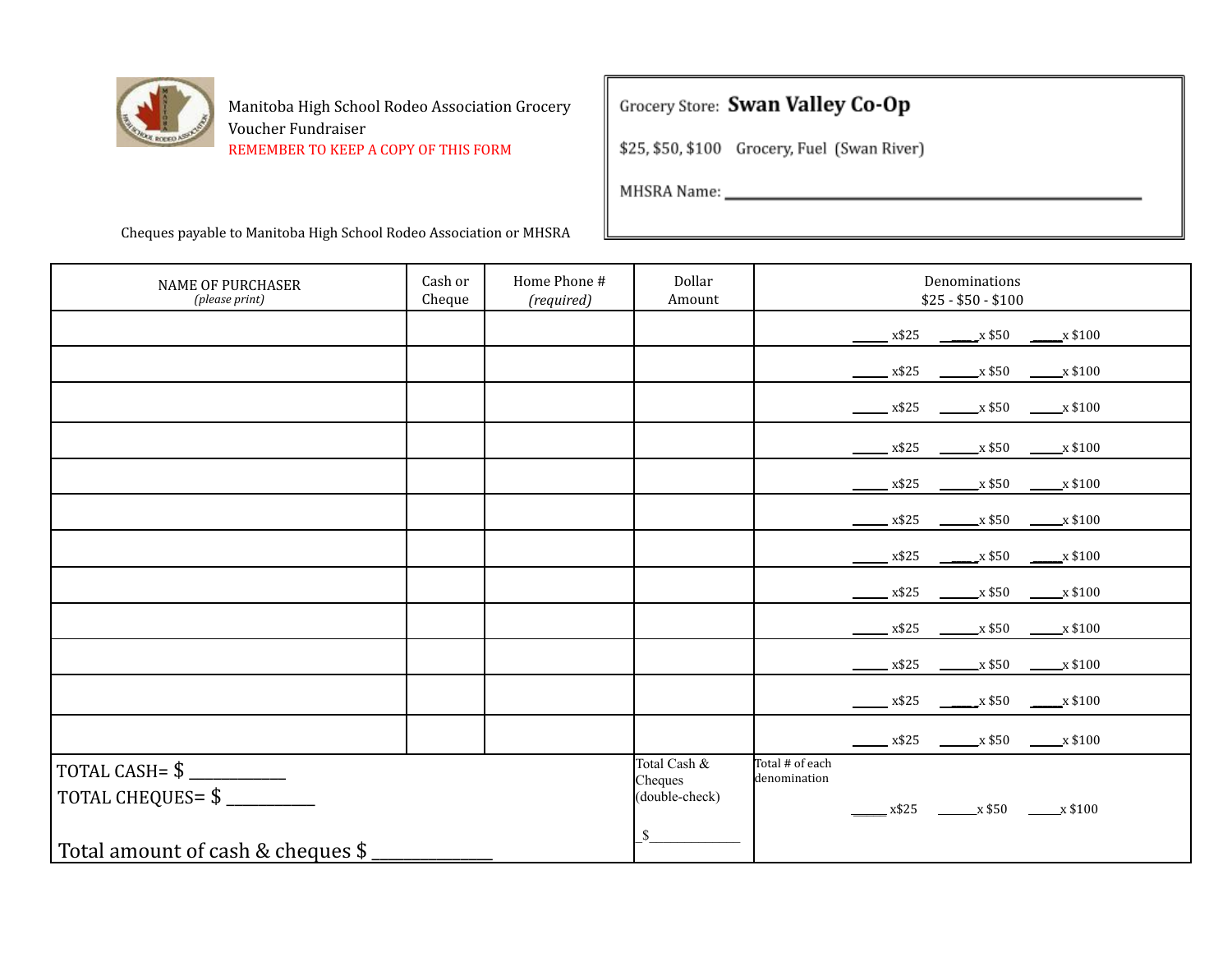

### Grocery Store: Twin Valley Co-Op

\$25, \$50, \$100 Grocery, Hardware, Fuel (Birtle, Elkhorn, Miniota, Rossburn, Russell)

| <b>NAME OF PURCHASER</b><br>(please print)                                         | Cash or<br>Cheque | Home Phone #<br>(required) | Dollar<br>Amount                                          |                                 | Denominations<br>\$25, \$50, \$100                                                                     |
|------------------------------------------------------------------------------------|-------------------|----------------------------|-----------------------------------------------------------|---------------------------------|--------------------------------------------------------------------------------------------------------|
|                                                                                    |                   |                            |                                                           |                                 | $\frac{\text{X$325}}{\text{X$325}}$ $\frac{\text{X$50}}{\text{X$50}}$ $\frac{\text{X$100}}{\text{X$}}$ |
|                                                                                    |                   |                            |                                                           |                                 | $\frac{\text{18}}{2} \times \$25$ $\frac{\text{18}}{2} \times \$50$ $\frac{\text{18}}{2} \times \$100$ |
|                                                                                    |                   |                            |                                                           |                                 | $x$ \$25 $x$ \$50 $x$ \$100                                                                            |
|                                                                                    |                   |                            |                                                           |                                 | $\frac{\text{X$25}}{\text{X$325}}$ x\$25 x\$50 x\$100                                                  |
|                                                                                    |                   |                            |                                                           |                                 | $\frac{\text{X$25}}{\text{X$325}}$ $\frac{\text{X$50}}{\text{X$50}}$ $\frac{\text{X$100}}{\text{X$}}$  |
|                                                                                    |                   |                            |                                                           |                                 | $x$ \$25 $x$ \$50 $x$ \$100                                                                            |
|                                                                                    |                   |                            |                                                           |                                 | $\frac{\text{X$25}}{\text{X$325}}$ $\frac{\text{X$50}}{\text{X$50}}$ $\frac{\text{X$100}}{\text{X$}}$  |
|                                                                                    |                   |                            |                                                           |                                 | $\frac{\text{X$25}}{\text{X$325}}$ $\frac{\text{X$50}}{\text{X$50}}$ $\frac{\text{X$100}}{\text{X$}}$  |
|                                                                                    |                   |                            |                                                           |                                 | $\frac{\text{X$325}}{\text{X$325}}$ $\frac{\text{X$50}}{\text{X$3100}}$                                |
|                                                                                    |                   |                            |                                                           |                                 | $x$ \$25 $x$ \$50 $x$ \$100                                                                            |
|                                                                                    |                   |                            |                                                           |                                 |                                                                                                        |
|                                                                                    |                   |                            |                                                           |                                 | $\frac{\text{18}}{2} \times \$25$ $\frac{\text{18}}{2} \times \$50$ $\frac{\text{18}}{2} \times \$100$ |
| TOTAL CASH= $\frac{1}{2}$<br>TOTAL CHEQUES=\$<br>Total amount of cash & cheques \$ |                   |                            | Total Cash &<br>Cheques<br>(double-check)<br>$\mathbb{S}$ | Total # of each<br>denomination | $x$ \$25 $x$ \$50 $x$ \$100                                                                            |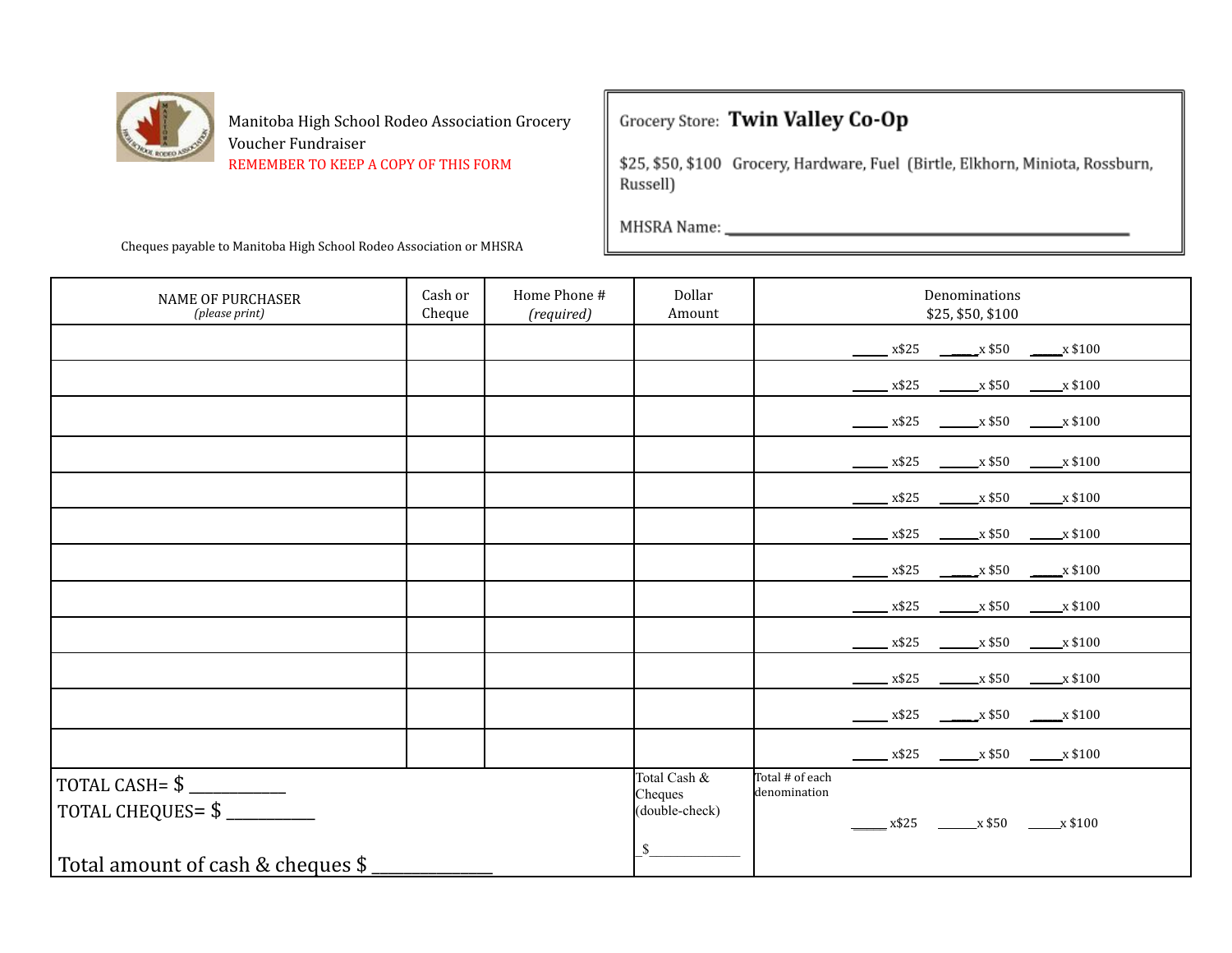

# Grocery Store: Valley View Co-Op

\$10, \$25, \$50, \$100, \$250 Grocery, Hardware, Fuel (Virden, Oak Lake, Pierson, Melita, Kenton, Oak River)

| <b>NAME OF PURCHASER</b><br>(please print)                                 | Cash or<br>Cheque | Home Phone #<br>(required) | Dollar<br>Amount                                | Denominations<br>$$10 - $25 - $50$<br>$$100 - $250$                     |
|----------------------------------------------------------------------------|-------------------|----------------------------|-------------------------------------------------|-------------------------------------------------------------------------|
|                                                                            |                   |                            |                                                 | $x$10$ $x$25$ $x$50$ $x$100$ $x$250$                                    |
|                                                                            |                   |                            |                                                 | $x$10$ $x$25$ $x$50$ $x$100$ $x$250$                                    |
|                                                                            |                   |                            |                                                 | $x$10$ $x$25$ $x$50$ $x$100$ $x$250$                                    |
|                                                                            |                   |                            |                                                 | $x$10$ $x$25$ $x$50$ $x$100$ $x$250$                                    |
|                                                                            |                   |                            |                                                 | $x$10$ $x$25$ $x$50$ $x$100$ $x$250$                                    |
|                                                                            |                   |                            |                                                 | $x$10$ $x$25$ $x$50$ $x$100$ $x$250$                                    |
|                                                                            |                   |                            |                                                 | $x$10$ $x$25$ $x$50$ $x$100$ $x$250$                                    |
|                                                                            |                   |                            |                                                 | $x$10$ $x$25$ $x$50$ $x$100$ $x$250$                                    |
|                                                                            |                   |                            |                                                 | $x$10$ $x$25$ $x$50$ $x$100$ $x$250$                                    |
|                                                                            |                   |                            |                                                 | $x$10$ $x$25$ $x$50$ $x$100$ $x$250$                                    |
| TOTAL CASH = $$$<br>TOTAL CHEQUES= \$<br>Total amount of cash & cheques \$ |                   |                            | Total Cash &<br>Cheques<br>(double-check)<br>\$ | Total # of each<br>denomination<br>$x$10$ $x$25$ $x$50$ $x$100$ $x$250$ |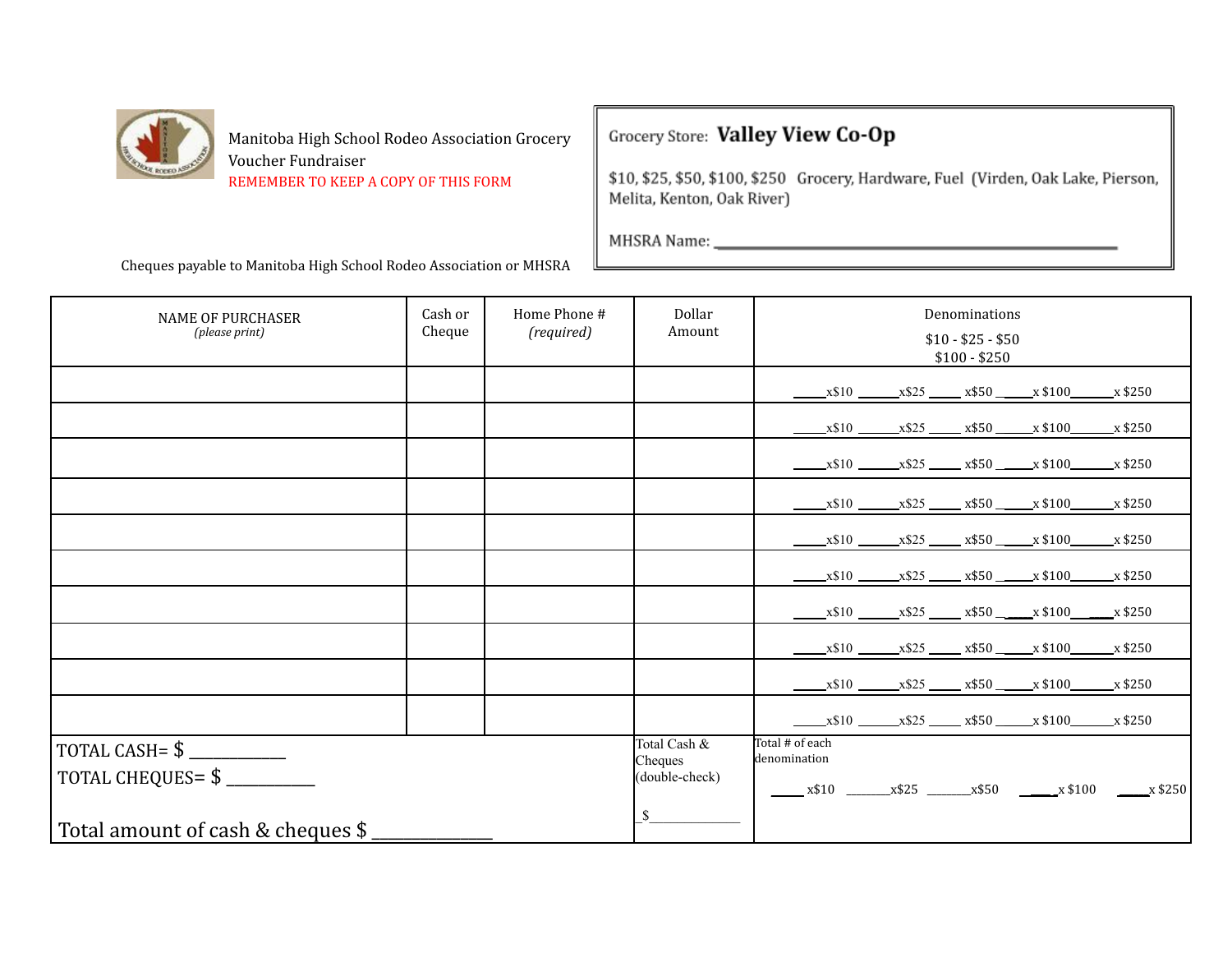

Grocery Store: Winkler Consumers Co-Op

\$25, \$50, \$100 Grocery, Fuel (Winkler, Morden, Lowe Farm Co-Op)

the control of the control of the control of

MHSRA Name:

| <b>NAME OF PURCHASER</b><br>(please print)   | Cash or<br>Cheque | Home Phone #<br>(required) | Dollar<br>Amount        | Denominations<br>\$25, \$50, \$100                                                                                       |
|----------------------------------------------|-------------------|----------------------------|-------------------------|--------------------------------------------------------------------------------------------------------------------------|
|                                              |                   |                            |                         | $\frac{\text{X$25}}{\text{X$25}}$ $\frac{\text{X$50}}{\text{X$50}}$ $\frac{\text{X$100}}{\text{X$}}$                     |
|                                              |                   |                            |                         | $\frac{\text{18}}{2} \times \$25$ $\frac{\text{18}}{2} \times \$50$ $\frac{\text{18}}{2} \times \$100$                   |
|                                              |                   |                            |                         | $\frac{\text{M}}{\text{M}} \times \$25$ $\frac{\text{M}}{\text{M}} \times \$50$ $\frac{\text{M}}{\text{M}} \times \$100$ |
|                                              |                   |                            |                         | $\frac{\text{18}}{2} \times \$25$ $\frac{\text{18}}{2} \times \$50$ $\frac{\text{18}}{2} \times \$100$                   |
|                                              |                   |                            |                         | $\frac{\text{18}}{2} \times \$25$ $\frac{\text{18}}{2} \times \$50$ $\frac{\text{18}}{2} \times \$100$                   |
|                                              |                   |                            |                         | $\frac{\text{18}}{2} \times \$25$ $\frac{\text{18}}{2} \times \$50$ $\frac{\text{18}}{2} \times \$100$                   |
|                                              |                   |                            |                         | $\frac{\text{X$25}}{\text{X$325}}$ $\frac{\text{X$50}}{\text{X$50}}$ $\frac{\text{X$100}}{\text{X$}}$                    |
|                                              |                   |                            |                         | $\frac{\text{X$325}}{\text{X$325}}$ $\frac{\text{X$50}}{\text{X$3100}}$                                                  |
|                                              |                   |                            |                         | $\frac{\text{18}}{2}$ x\$25 $\frac{\text{18}}{2}$ x\$50 $\frac{\text{18}}{2}$ x\$100                                     |
|                                              |                   |                            |                         |                                                                                                                          |
|                                              |                   |                            |                         | $\frac{\text{M}}{\text{M}}$ x\$25 $\frac{\text{M}}{\text{M}}$ x\$50 $\frac{\text{M}}{\text{M}}$ x \$100                  |
|                                              |                   |                            | Total Cash &<br>Cheques | Total # of each<br>denomination                                                                                          |
| TOTAL CHEQUES= \$                            |                   |                            | (double-check)          | $x$ \$25 $\frac{1}{2}$ x \$50 $\frac{1}{2}$ x \$100                                                                      |
| Total amount of cash & cheques $\frac{1}{2}$ |                   |                            | \$                      |                                                                                                                          |